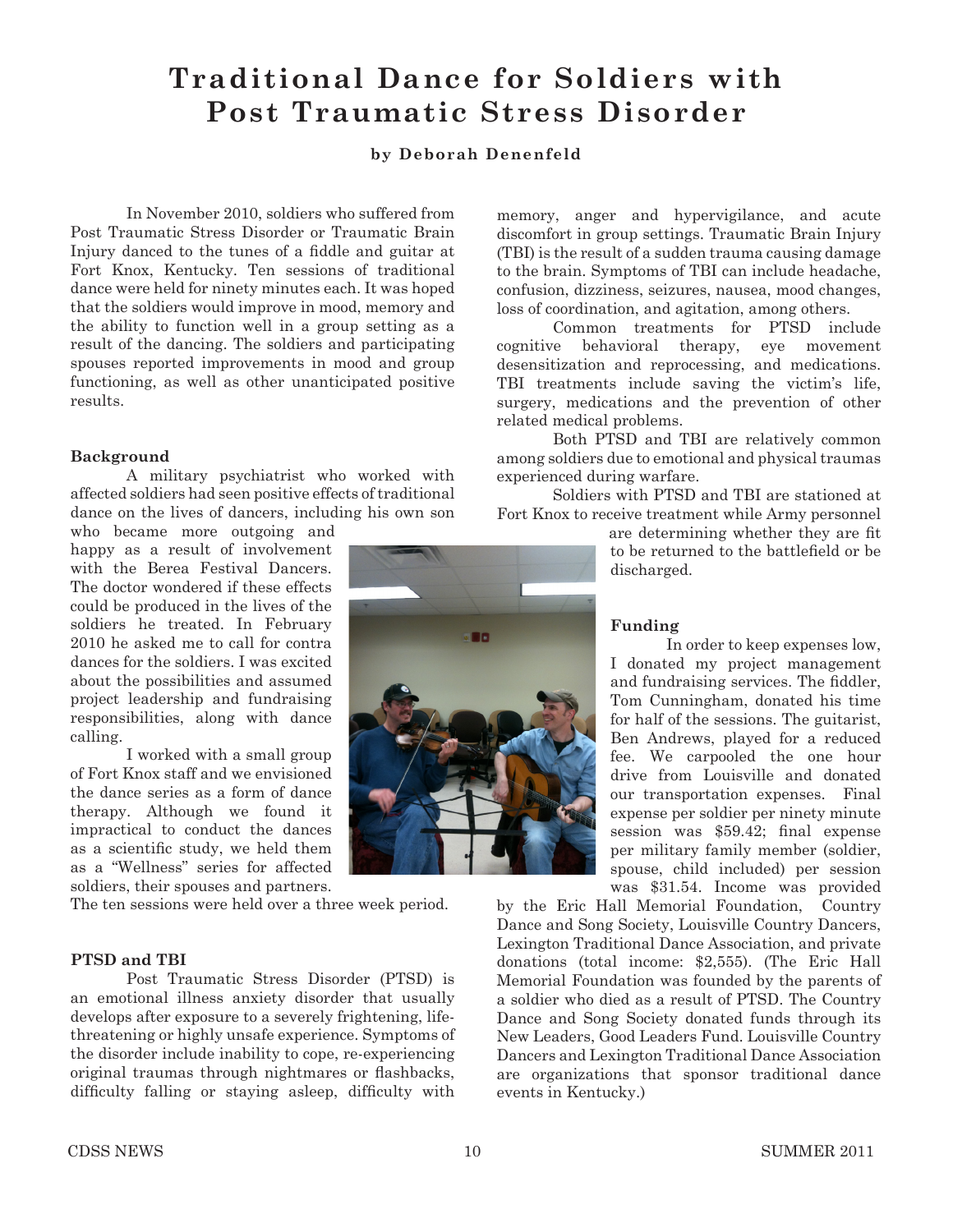## **Attendees**

Ten soldiers attended the dances. Nine of these were patients of the organizing psychiatrist, personally recruited by him with explanations that the dancing might be beneficial to their healing. The group was purposefully kept small to minimize possible large group anxiety of PTSD and TBI sufferers.

Other dancers attending included spouses and teenaged children of the soldiers, Fort Knox staff, and volunteer contra dancers. Every soldier was partnered by someone not diagnosed with PTSD or TBI. Attendance varied from nine to seventeen dancers per session, plus I danced when needed.

Every session began with all attendees donning a red yarn bracelet on their right wrist, to be used as a memory aid: "Red was the Right side," (see cover photo). The musicians tied them to their instruments in a sign of solidarity. Later in the series, these were referred to as our "Red Badges of Courage" and everyone wanted one, whatever the state of their memory. We were a team, all in this together, and this was our uniform.

During the planning phase, as a result of researching the symptoms of PTSD and TBI and seeking the advice of seasoned contra dance callers, I decided to switch from focusing on calling contra dances to calling other traditional dances. These proved easy for the new dancers to learn and thus experience increased self confidence.

Most of the dances I called came from the New England Dancing Masters books *Chimes of Dunkirk*, *Listen to the Mockingbird*, and *Sashay the Donut*. I found these to be invaluable resources for simple, traditional, fun family and community dances. I supplemented these with Sheehan's Reel, Cumberland Square Eight, a Scatter Promenade, and some Kentucky Running Set figures. One session was initially attended by only one couple, so I taught them the basics of a one-step and waltz. Every dance was carefully and slowly taught, walked through at least twice, and repeated many times. Most dances were repeated later in the series twice or more, some being requested specifically. By request, we also danced the Hokey Pokey.

## **Challenges**

*Committee*—Fort Knox staff had limited time to devote to organizing the series in addition to their other responsibilities.

*Regulations*—The Army had extensive regulations on conducting scientific studies and using pre- or post- experience evaluation tools.

*Child Care*—Uncertainty about whether child care expenses would be covered by the Army resulted in the need for last minute fundraising.

*Location*—Music from the dances disturbed a staff member working nearby. Moving to a new location raised the anxiety level of at least one soldier who noted the new space had only one entry/exit door. He concluded, "That's okay. I know I can take a chair and throw it through one of these windows if I need to make a quick escape."

*Partners*—Numbers of soldiers attending varying from one session to the next made it difficult to know how many partners to recruit.

*Program Planning*—Numbers of dancers varying made it challenging to prepare dances for the sessions.

*Distance*—Experienced dance caller and musicians lived a considerable distance from Fort Knox.

*Security*—Additional time needed to be allocated for dance caller and musicians to go through Fort security before every session.

#### **Successes**

*Live Music*—We were able to vary the tempo as dancers learned dances. Musicians played other styles of music while soldiers were arriving and during breaks; soldiers said this reduced their level of anxiety. Simple dances repeated often were kept interesting through numerous tune changes. One soldier reported he attended because of his interest in the live music. The guitarist was hired to give lessons to a soldier's child as a result of the series.

*Informal Support Group*—Spouses mentioned how comforting it was to know others were going through the same things they were experiencing, having to care for injured partners. I allowed extra visiting time between dances for the informal communication. This resulted in at least one person telling another how to negotiate the regulations to get needed treatment and benefits for their spouse.

*Socializing*—One couple said the sessions were like dates for them. The child care being provided gave them an opportunity to be together having fun. They also networked for babysitters.

*Learning and Remembering Dances*—Soldiers quickly learned the dances and remembered most of the moves from session to session. They were able to request dances learned previously, remembering even the titles. Soldiers told me they felt anxious during the first dance of each session, and suggested I begin with a simple dance done slowly, then, as I saw everyone succeeding, pick up the difficulty and tempo. This I did. They told me that when they first arrived they didn't remember any moves from other sessions, but as soon as we started dancing, they would remember them. They requested harder dances for the last five sessions.